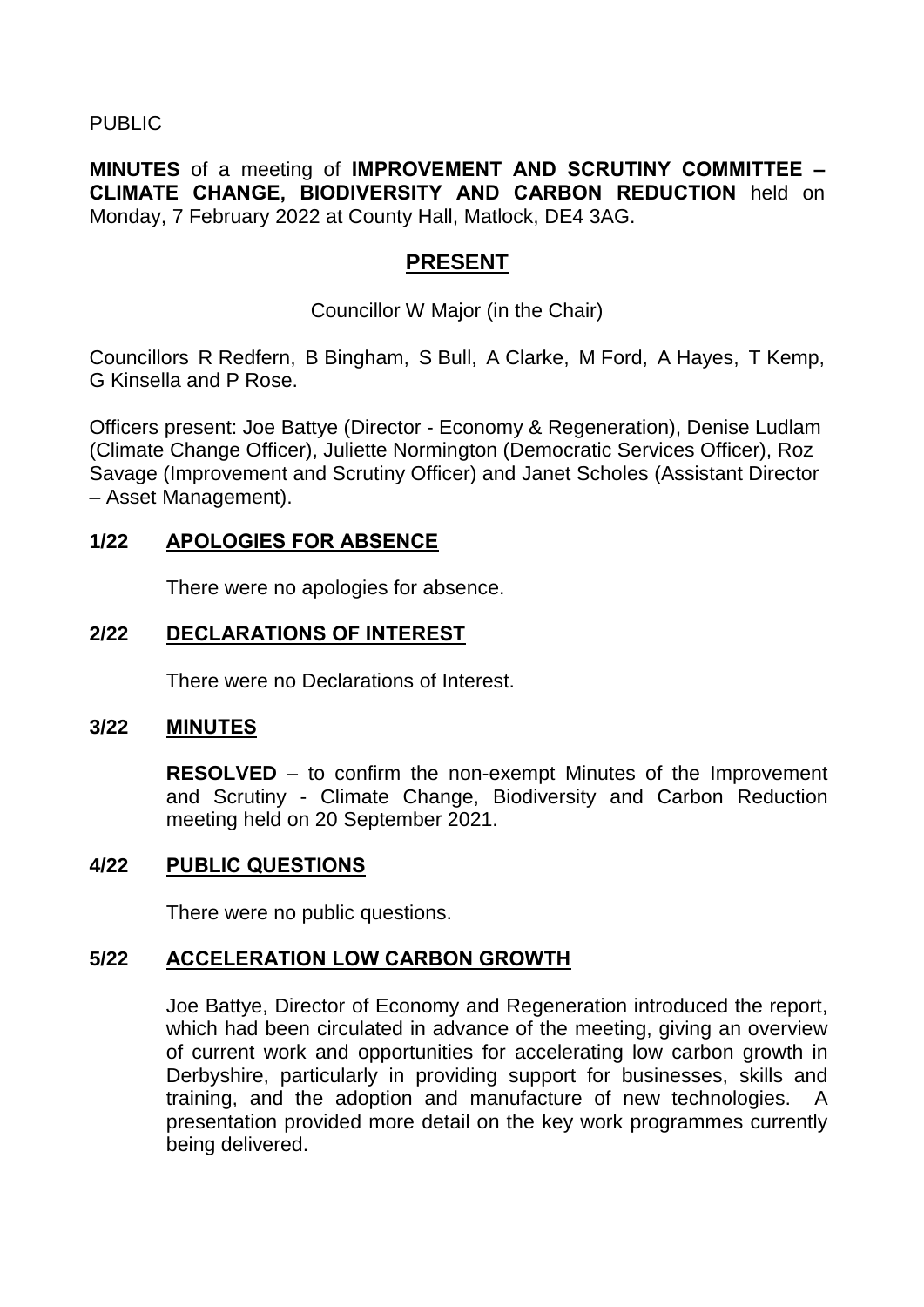The Council's ambitions to de-carbonise the Derbyshire economy were well publicised and set out in key documents developed in partnership with Derbyshire local authorities; key business organisations and Federation of Small Business (FSB); transport providers; universities; colleges and Government departments. A summary of the Recovery Strategy's proposals were outlined together with key projects and programmes implemented to date.

Councillor Tony King, Cabinet Member for Clean Growth and Regeneration reinforced the approach of the Council and work done by officers, to date; he particularly welcomed and encouraged training in green skills. He stated that there was a general consensus that hydrogen was the way forward for buses and this would be trialled by a county bus company sometime in the future.

Committee members also applauded the work done by officers however enquired into the use, and consideration, of other technologies such as water, agricultural waste, wind and rail; the County's cycle plan; digital infrastructure resources and funding. However concerns were expressed around the export of carbon from of the county.

#### **RESOLVED** to:

- 1. Note the approach being taken to 'build back better' in the Economic Recovery Strategy and the contributions of key work programmes to driving forward a low carbon economy; and
- 2. Consider other suitable projects and programmes that could form part of the next phase of 'good growth' recovery.

## **6/22 CLIMATE CHANGE STRATEGY UPDATE (ENGAGEMENT, ACTION PLAN, MONITORING AND REPORTING)**

Denise Ludlam, Climate Change Officer introduced the report, which had been circulated in advance of the meeting, giving an update on the Council's Climate Change Engagement Plan, Action Plan and approach to monitoring and reporting on progress of the delivery of the Council's Climate Change Strategy: Achieving Net Zero (2021-2025) and overarching carbon reduction targets. The report was supported with a presentation made by Ms Ludlum.

The Plan set out how the Council would engage with its communities to establish and agree delivery mechanisms and communicate crucial climate messages and information to Derbyshire's residents and businesses and had been developed and supported by the Corporate Management Team and the Cabinet Member for Strategic Leadership, Culture and Tourism and Climate Change, and Leader of the Council,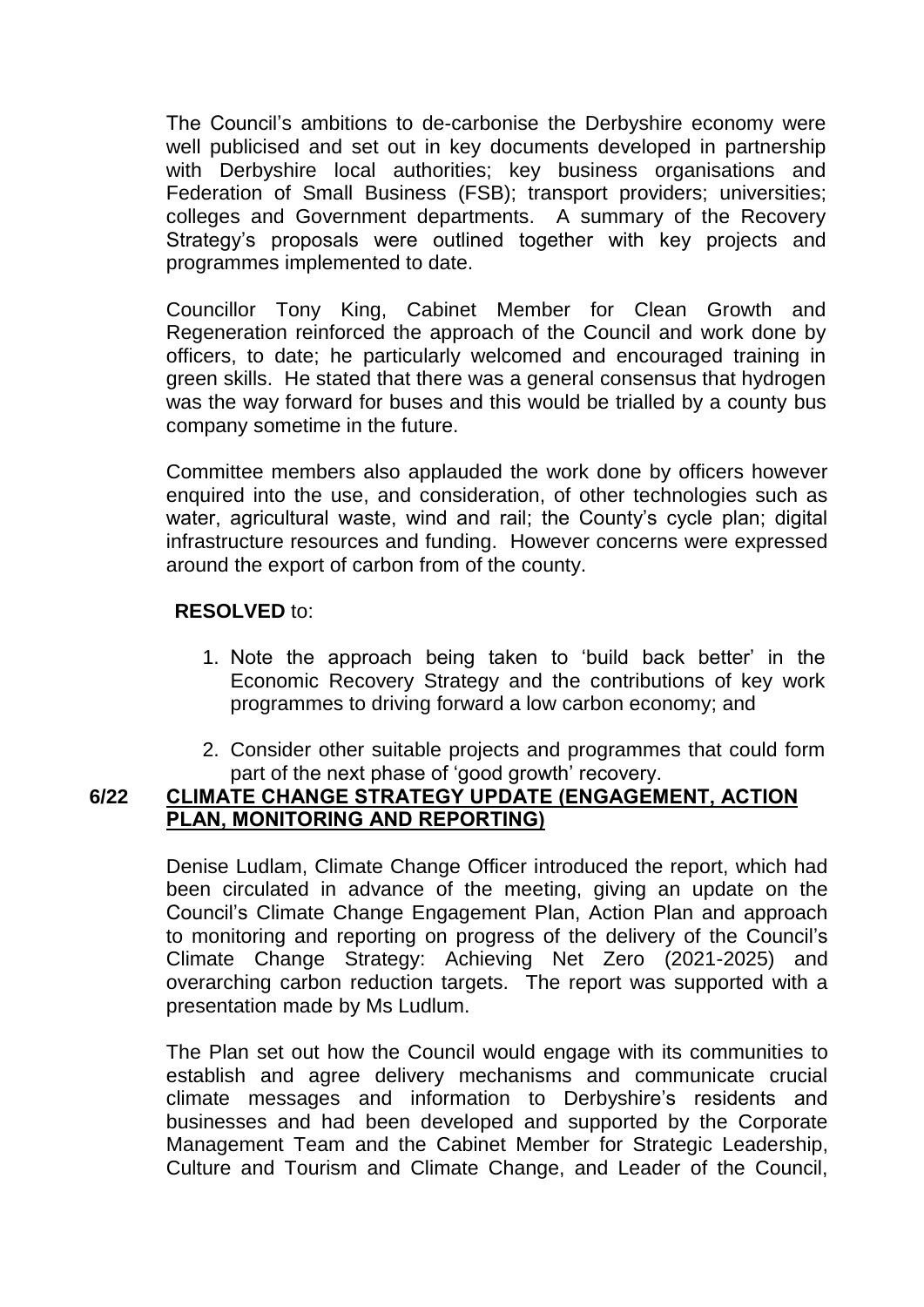Councillor Barry Lewis.

The Action Plan focussed on the priority actions, those that were likely to have the biggest positive impact on emissions reduction and those that required the most immediate action and implementation. Other projects and initiatives may be added to the Action Plan and monitored accordingly. The Plan would be reviewed and updated in full on a quarterly basis.

Mechanisms for monitoring and reporting on progress and delivery of the Strategy were detailed. Progress against a range of Deliverables and Measures within Service Plans were reported on a quarterly basis.

### **RESOLVED to**:

- 1) Note and support the proposals to engage Derbyshire's residents and communities in the delivery of the Climate Change Strategy, as set out in the Climate Change Engagement Plan (2021-2025);
- 2) Support the development and on-going management of an overarching and detailed climate change programme Action Plan; and
- 3) Note and support the mechanisms for monitoring and reporting on progress of the delivery of the Strategy and the overarching carbon reduction targets as set out in the report.

## **7/22 DCC PROPERTY AND LAND HOLDING MANAGEMENT**

Janet Scholes, Assistant Director for Asset Management introduced the report, which had been circulated in advance of the meeting, outlining the process for ensuring that carbon reduction measures were embedded in the Council's asset management decisions. A presentation gave a summary of the Council's Property 2025 programme to review every land and property asset and ensure that an effective plan was in place for their management.

The presentation illustrated how Property 2025 linked back to the Climate Change Workshop on Property held in 2020 and helped to deliver the findings and four main priorities highlighted in that workshop. It also took the Committee through the asset planning process, which would ensure that property performance was benchmarked, measured and an appropriate plan was in place for improvements, ultimately leading to greatly improved performance across the property portfolio. This aligned with the Council's asset rationalisation programme which was driven by a number of strategic objectives, including carbon reduction.